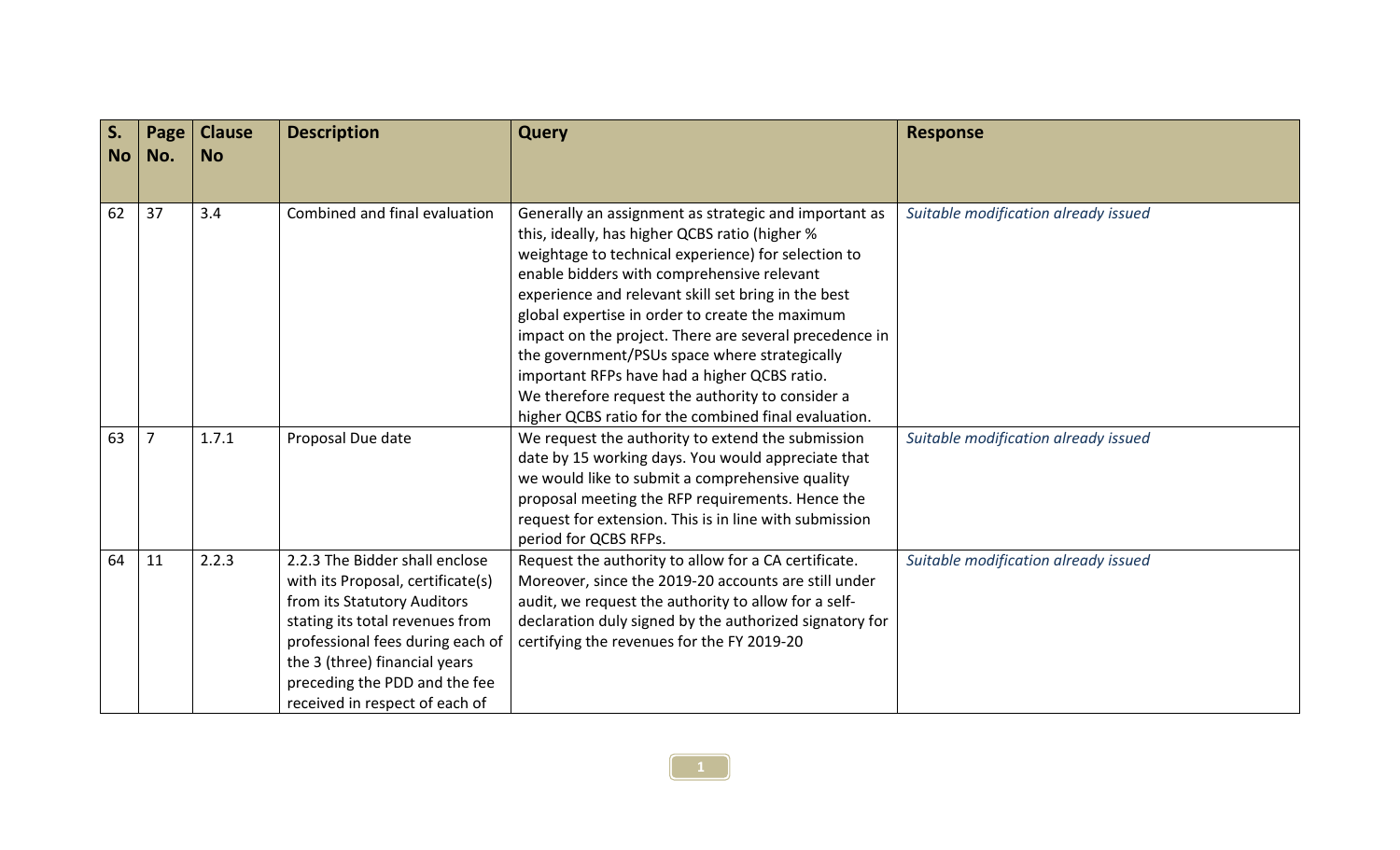| S.<br><b>No</b> | Page<br>No.    | <b>Clause</b><br><b>No</b>  | <b>Description</b>                                                                                                                                                                                           | <b>Query</b>                                                                                                                                                                                                                                                                                                                                                                                                                                                                                                                                                                                                                                                                                                                              | <b>Response</b>                                                                          |
|-----------------|----------------|-----------------------------|--------------------------------------------------------------------------------------------------------------------------------------------------------------------------------------------------------------|-------------------------------------------------------------------------------------------------------------------------------------------------------------------------------------------------------------------------------------------------------------------------------------------------------------------------------------------------------------------------------------------------------------------------------------------------------------------------------------------------------------------------------------------------------------------------------------------------------------------------------------------------------------------------------------------------------------------------------------------|------------------------------------------------------------------------------------------|
|                 |                |                             |                                                                                                                                                                                                              |                                                                                                                                                                                                                                                                                                                                                                                                                                                                                                                                                                                                                                                                                                                                           |                                                                                          |
|                 |                |                             | the Eligible Assignments<br>specified in the Proposal.                                                                                                                                                       |                                                                                                                                                                                                                                                                                                                                                                                                                                                                                                                                                                                                                                                                                                                                           |                                                                                          |
| 65              | 33             | 3.1.3                       | 1. Financial Capacity/Turnover:<br>Average Annual Turnover from<br>consulting business, during past<br>3 (three) financial years<br>preceding the Proposal Due<br>Date (Excluding IT, Audit and<br>Taxation) | Since IT is a very wide term, we request the authority<br>to put exclusion as system integration, audit and<br>taxation only                                                                                                                                                                                                                                                                                                                                                                                                                                                                                                                                                                                                              | No changes required. Clause remains the same.                                            |
| 66              | $9 - 10$       | 2.2.2                       | Conditions of Eligibility for Key<br>Personnel: Each of the Key<br>Personnel must fulfill the<br>Conditions                                                                                                  | We request the authority to please clarify if there is a<br>time commitment requirement for different roles as<br>mentioned in the table                                                                                                                                                                                                                                                                                                                                                                                                                                                                                                                                                                                                  | The engagement plan needs to be prepared by the<br>Consultant and discuss with DAE/BARC. |
| 67              | 12<br>61<br>88 | 2.3<br>3.2<br>Schedule<br>3 | Conflict of interest                                                                                                                                                                                         | It is the Firm's long-standing practice to serve<br>competitors. Accordingly, we request to add the<br>following as an addition clause Cl. 3.2.3A, Pg. 62<br>"Notwithstanding anything contained herein or in the<br>RFP, it is Consultant's long-standing policy to serve<br>competing clients and clients with potentially<br>conflicting interests as well as counter-parties in<br>merger, acquisition and alliance opportunities, and to<br>do so without compromising Consultant's professional<br>responsibility to maintain the confidentiality of client<br>information. Consistent with such practice and<br>Consultant's confidentiality obligations to its other<br>clients, Consultant is not able to advise or consult with | No changes required. Clause remains the same.                                            |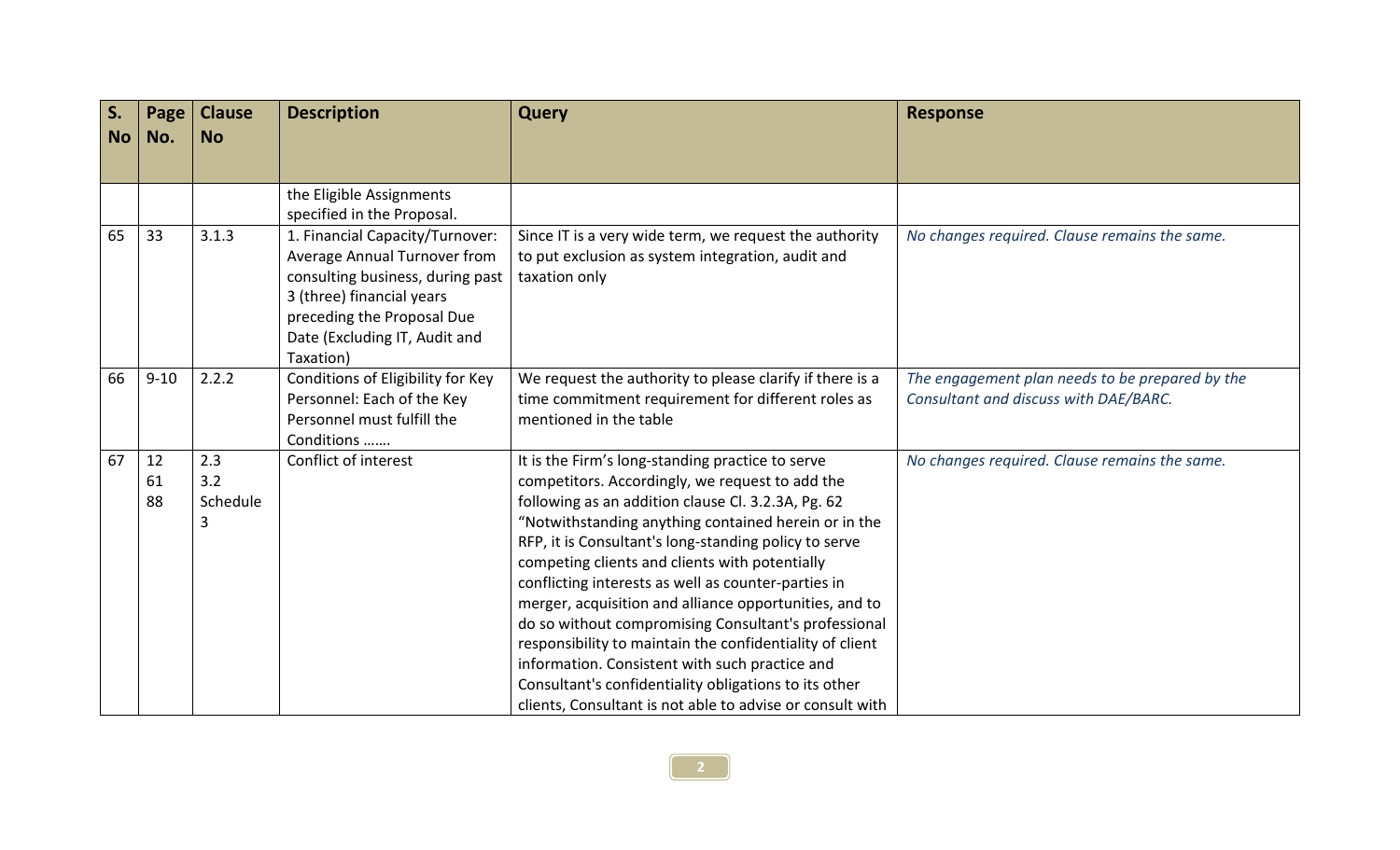| S.<br><b>No</b> | Page<br>No. | <b>Clause</b><br><b>No</b> | <b>Description</b>                                                                                                                                                                                                                                                                                                                                                                                                  | <b>Query</b>                                                                                                                                                                                                                                             | <b>Response</b>                                                                                                                                                                                                                                |
|-----------------|-------------|----------------------------|---------------------------------------------------------------------------------------------------------------------------------------------------------------------------------------------------------------------------------------------------------------------------------------------------------------------------------------------------------------------------------------------------------------------|----------------------------------------------------------------------------------------------------------------------------------------------------------------------------------------------------------------------------------------------------------|------------------------------------------------------------------------------------------------------------------------------------------------------------------------------------------------------------------------------------------------|
|                 |             |                            |                                                                                                                                                                                                                                                                                                                                                                                                                     |                                                                                                                                                                                                                                                          |                                                                                                                                                                                                                                                |
|                 |             |                            |                                                                                                                                                                                                                                                                                                                                                                                                                     | BARC/DAE about Consultant's serving BARC/DAE's<br>competitors or other parties."                                                                                                                                                                         |                                                                                                                                                                                                                                                |
| 68              | 34          | 3.1.3<br>Point 2<br>and 3  | (2) Financial<br>Consultancy/Transaction<br>Advisory<br>(3) Technical Consultancy<br>experience                                                                                                                                                                                                                                                                                                                     | We understand that the eligible assignments<br>correspond to the assignment as per clause 3.1.4 in<br>the last 10 years from the proposal due date. Please<br>confirm                                                                                    | No there is no time limit fixed for experience.                                                                                                                                                                                                |
| 69              | 35          | 3.1.4A                     | consultancy assignments<br>granted by the government,<br>regulatory commission,<br>tribunal, multilateral agencies,<br>statutory authority, public<br>sector entity for any large<br>infrastructure project in<br>respect of greenfield Public<br>Private Partnership(PPP)<br>concession design,<br>restructuring, transaction<br>support and project<br>management(the "Eligible<br><b>Financial Assignments")</b> | Request authority to please elaborate on "greenfield<br>PPP concession design".<br>We also request authority to accept engagements<br>pertaining to PPP concession design for both<br>greenfield and brownfield projects in the<br>infrastructure space. | The word Greenfield is having the same meaning as<br>being used in relation with PPP. It means "Project<br>involving constructing a completely new facility or<br>building on a site where there have previously been no<br>major structures". |
| 70              | 36          | 3.1.4 B                    | Eligible Technical Consultancy<br>Assignments                                                                                                                                                                                                                                                                                                                                                                       | We understand that the eligible technical consultancy<br>assignments are the assignments undertaken as per<br>clause 3.1.4 in the PPP projects in public and private<br>sector both. Please confirm                                                      | Understanding is correct.                                                                                                                                                                                                                      |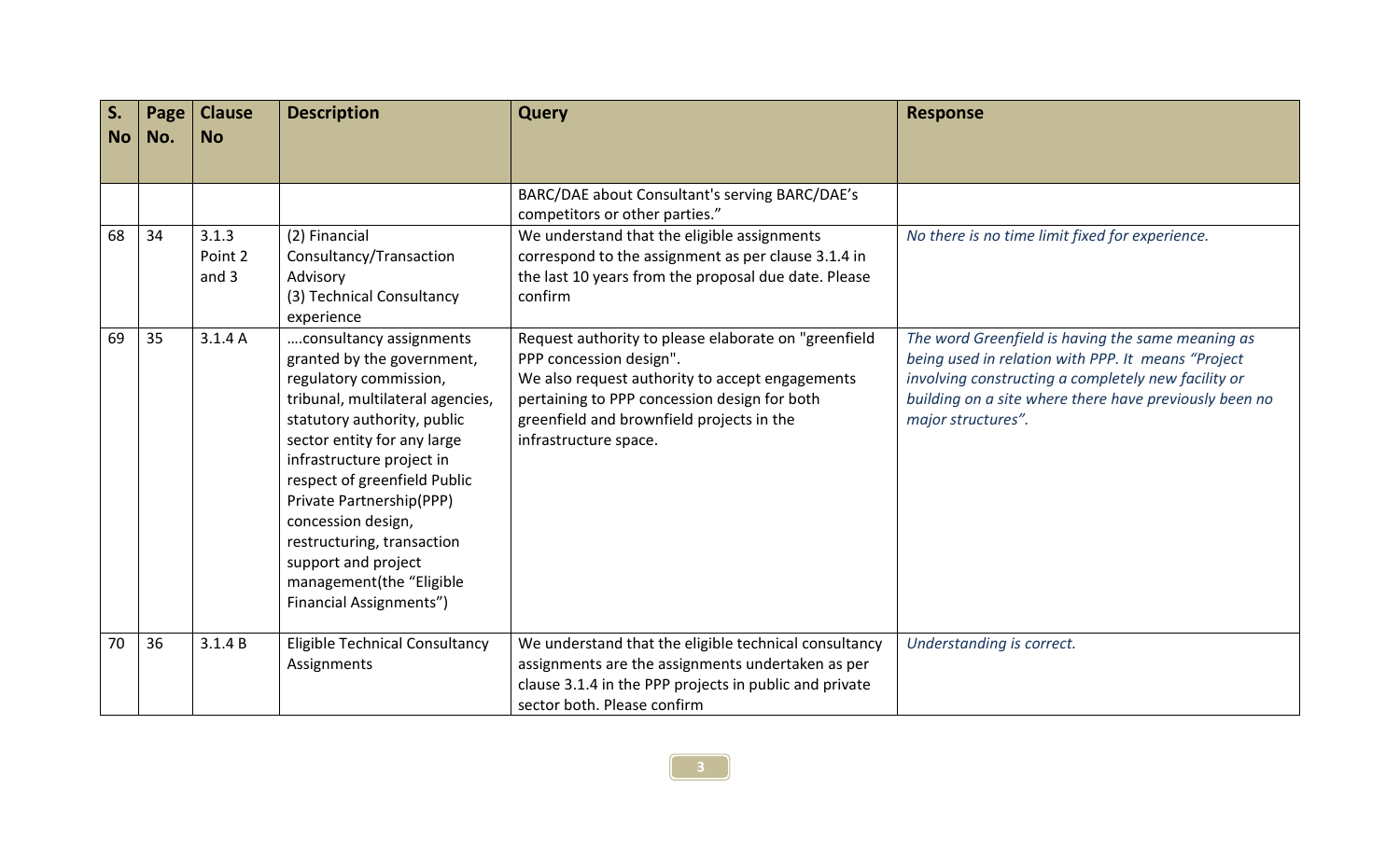| S.<br><b>No</b> | Page<br>No.      | <b>Clause</b><br><b>No</b>                      | <b>Description</b>                              | <b>Query</b>                                                                                                                                                                                                                                                                                                                                                                                                                                                                                                                                                                                                                                                                                                                                                                                                                                                                                                                                                                                                                                                                                                                         | <b>Response</b>                                                                                                                                                                                                                                                                                                          |
|-----------------|------------------|-------------------------------------------------|-------------------------------------------------|--------------------------------------------------------------------------------------------------------------------------------------------------------------------------------------------------------------------------------------------------------------------------------------------------------------------------------------------------------------------------------------------------------------------------------------------------------------------------------------------------------------------------------------------------------------------------------------------------------------------------------------------------------------------------------------------------------------------------------------------------------------------------------------------------------------------------------------------------------------------------------------------------------------------------------------------------------------------------------------------------------------------------------------------------------------------------------------------------------------------------------------|--------------------------------------------------------------------------------------------------------------------------------------------------------------------------------------------------------------------------------------------------------------------------------------------------------------------------|
|                 |                  |                                                 |                                                 |                                                                                                                                                                                                                                                                                                                                                                                                                                                                                                                                                                                                                                                                                                                                                                                                                                                                                                                                                                                                                                                                                                                                      |                                                                                                                                                                                                                                                                                                                          |
| 71              | 104<br>to<br>108 | Appendix<br>$1 -$ Forms<br>8, 9, 10,<br>11 & 12 | Eligible assignments                            | 1. We would like to submit that management<br>consultancy firms are bound by the client<br>confidentiality agreements that prohibits them<br>to disclose specific details about engagements,<br>value and client details. As a precedence,<br>several other Government/PSU RFPs have<br>accepted disguised client names along with<br>broad details of the engagements supported<br>by only a self-certification by the Authorized<br>signatory. We request that the same should be<br>allowed for ascertaining the authenticity and<br>relevance of experience. Wherever we cannot<br>provide information, we will keep the cell as<br>"Confidential". We therefore request suitable<br>amendment in the mentioned Forms.<br>2. For Form 12, we request that the requirement<br>of the signatures of both the key personnel<br>and the authorized signatory be removed.<br>Please allow for only authorized signatory<br>signatures. You would appreciate that we will<br>be proposing global experts too and in the<br>current Covid situation, it is not possible to get<br>the original physical signatures of the<br>personnel. | 1. If the consultant feels that this information is<br>confidential, the details can be marked as<br>confidential and BARC/DAE shall not use the<br>information but for intended purposes.<br>2. The digital signature or email confirmation from<br>the key personnel shall be treated as signature on<br>the document. |
| 72              | 104<br>to        | Appendix<br>$1 -$ Forms                         | <b>Estimated Capital Cost of the</b><br>project | We will not be able to provide capital cost of the<br>project as it is not know or in public domain. We                                                                                                                                                                                                                                                                                                                                                                                                                                                                                                                                                                                                                                                                                                                                                                                                                                                                                                                                                                                                                              | To ensure the fair assessment, Capital Cost of the project<br>is desirable. In case of inability of the Consultant to give                                                                                                                                                                                               |
|                 | 108              |                                                 |                                                 |                                                                                                                                                                                                                                                                                                                                                                                                                                                                                                                                                                                                                                                                                                                                                                                                                                                                                                                                                                                                                                                                                                                                      |                                                                                                                                                                                                                                                                                                                          |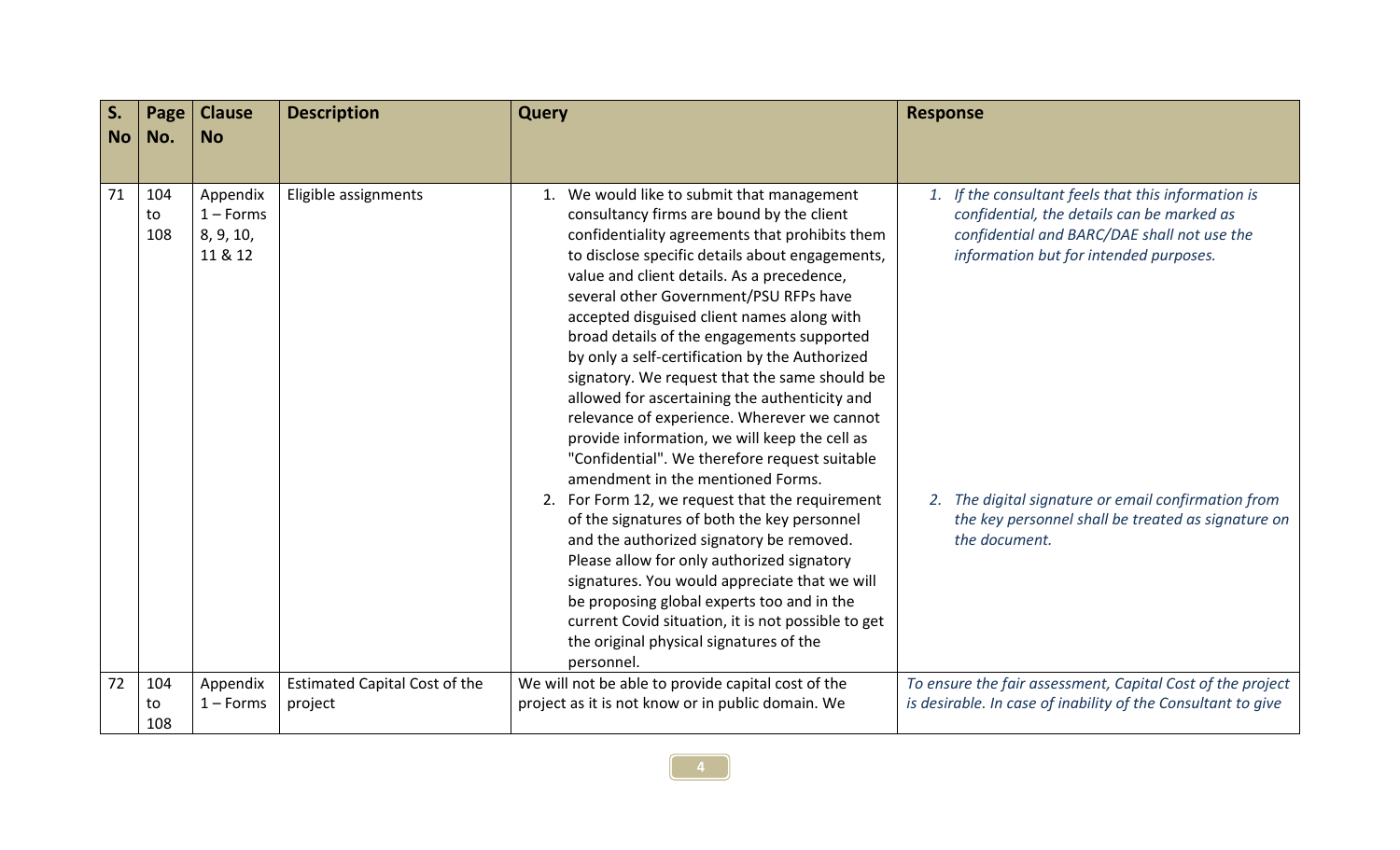| S.        | Page | <b>Clause</b> | <b>Description</b>         | <b>Query</b>                                             | <b>Response</b>                                           |
|-----------|------|---------------|----------------------------|----------------------------------------------------------|-----------------------------------------------------------|
| <b>No</b> | No.  | <b>No</b>     |                            |                                                          |                                                           |
|           |      |               |                            |                                                          |                                                           |
|           |      |               |                            |                                                          |                                                           |
|           |      | 8, 9, 10,     |                            | request the authority to remove the column               | capital cost of the project, it would not have bearing on |
|           |      | 11 & 12       |                            | pertaining to Capital Project Cost from the form.        | the marking for qualification.                            |
| 73        | 110  | Form 14       | Certificate of Associate   | We are a private company and operate as a branch         | No changes required. Clause remains the same.             |
|           |      |               |                            | office in India. The given form is not applicable to us. |                                                           |
|           |      |               |                            | We therefore will not be able to provide information     |                                                           |
|           |      |               |                            | pertaining to this firm.                                 |                                                           |
| 74        | 114  | Appendix      | Estimate of personnel cost | We will not be able to provide a breakdown of            | No changes required. Clause remains the same.             |
|           |      | -11           |                            | remuneration of proposed personnel. We can only          |                                                           |
|           |      | Form -3       |                            | provide a lump sum quote. This is an acceptable          |                                                           |
|           |      |               |                            | practice in the Government and public sector RFPs.       |                                                           |
|           |      |               |                            | We request the authority to remove this form             |                                                           |
| 75        | 74   | 7.2           | <b>Liquidated Damages</b>  | It's our Firm's general policy not to agree to any       | No changes required. Clause remains the same.             |
|           |      |               |                            | deduction/liquidated damages provision or alike. In      |                                                           |
|           |      |               |                            | particular, no amount shall become deductible for any    |                                                           |
|           |      |               |                            | substitution of key personnel for reasons of any         |                                                           |
|           |      |               |                            | incapacity or due to health, so long as we provide a     |                                                           |
|           |      |               |                            | substitute consultant with no less experience and        |                                                           |
|           |      |               |                            | qualification than the original personnel. We therefore  |                                                           |
|           |      |               |                            | request the deletion of the clauses or any references    |                                                           |
|           |      |               |                            | to liquidation damages or alike.                         |                                                           |
| 76        | 65,  | 3.4 &         | Liabilities/Indemnity      | While we believe that the best method to manage the      | No changes required. Clause remains the same.             |
|           | 67   | 3.8.3         |                            | risk on this project, and the method we will adopt, is   |                                                           |
|           |      |               |                            | to ensure high quality project management and staff      |                                                           |
|           |      |               |                            | are assigned to the project, we do require a             |                                                           |
|           |      |               |                            | reasonable allocation of risk which is in proportion to  |                                                           |
|           |      |               |                            | the reward we may gain. We are in a materially           |                                                           |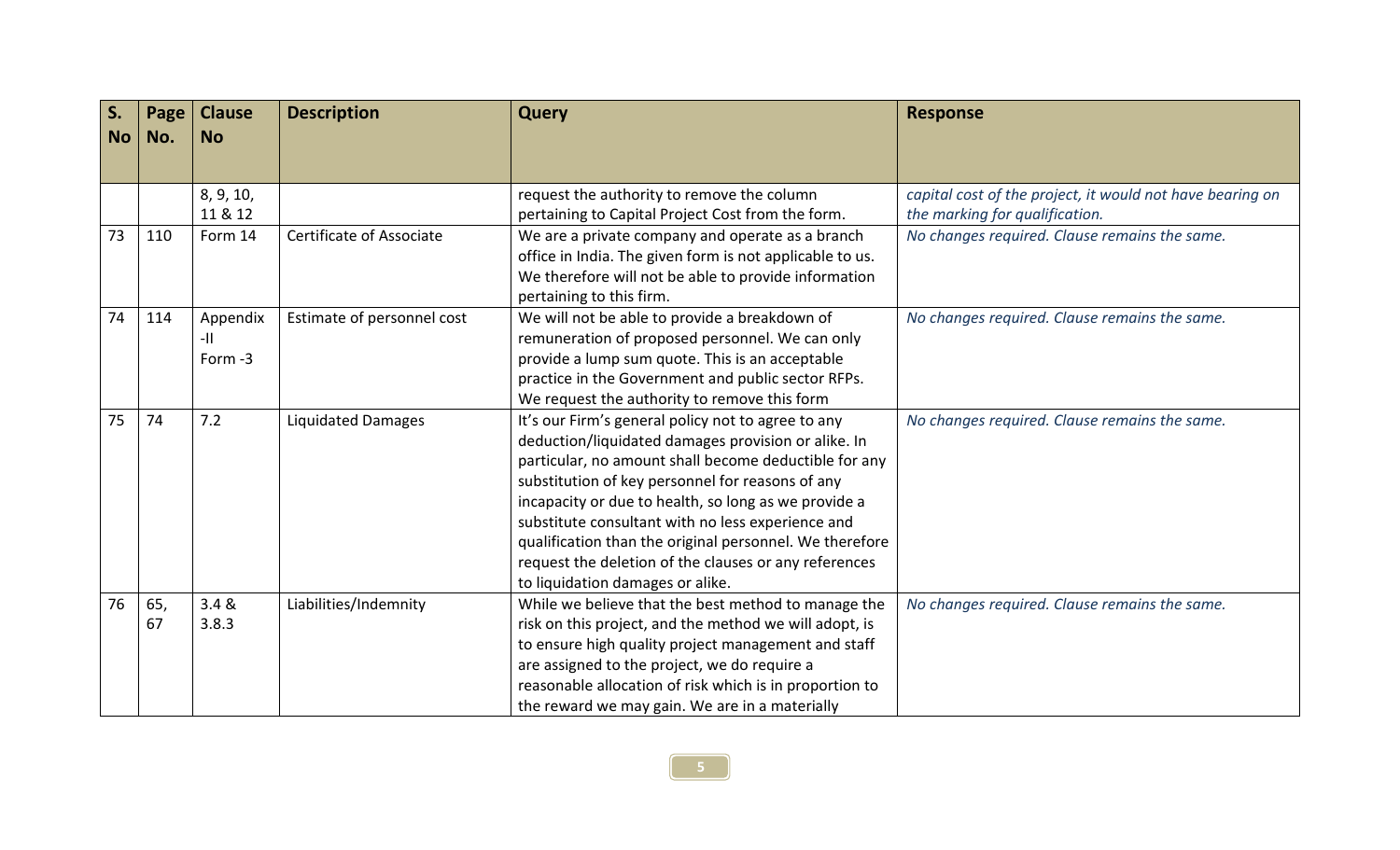| S.        | Page | <b>Clause</b> | <b>Description</b>                  | <b>Query</b>                                                                                                 | <b>Response</b>                                            |
|-----------|------|---------------|-------------------------------------|--------------------------------------------------------------------------------------------------------------|------------------------------------------------------------|
| <b>No</b> | No.  | <b>No</b>     |                                     |                                                                                                              |                                                            |
|           |      |               |                                     |                                                                                                              |                                                            |
|           |      |               |                                     | different position to our clients with respect to                                                            |                                                            |
|           |      |               |                                     | controlling the risk.                                                                                        |                                                            |
|           |      |               |                                     | Specifically, we have no board authority to act and we                                                       |                                                            |
|           |      |               |                                     | do not make the decisions for the client, which means                                                        |                                                            |
|           |      |               |                                     | that we have no control over who at the client will                                                          |                                                            |
|           |      |               |                                     | implement our recommendations, how well they will                                                            |                                                            |
|           |      |               |                                     | be implemented, or when they will be implemented.                                                            |                                                            |
|           |      |               |                                     | Therefore, if a third party is allegedly damaged by any<br>steps taken by client management, the third party |                                                            |
|           |      |               |                                     | should seek redress from, and be compensated by, the                                                         |                                                            |
|           |      |               |                                     | client and not the Firm. Indemnification recognizes the                                                      |                                                            |
|           |      |               |                                     | reality that the client, not the Firm, is responsible for                                                    |                                                            |
|           |      |               |                                     | the success or failure of client action.                                                                     |                                                            |
|           |      |               |                                     | We would like to ask that our liability under the                                                            |                                                            |
|           |      |               |                                     | Agreement howsoever arises be limited to actual and                                                          |                                                            |
|           |      |               |                                     | direct loss or damage due to gross negligence and                                                            |                                                            |
|           |      |               |                                     | willful misconduct by us and capped at the fee                                                               |                                                            |
|           |      |               |                                     | received from BARC/DAE under the Agreement.                                                                  |                                                            |
| 77        | 59   | 2.9.3         | Audit/Inspection of site and        | Due to our confidentiality obligations to our other                                                          | Clause stands modified as indicated in the responses to    |
|           | 66   | 3.5           | records                             | clients, and consistent with our policy against                                                              | first set of queries.                                      |
|           | 67   | 3.9           |                                     | disclosure of Firm financial information, we do not                                                          |                                                            |
|           |      |               |                                     | generally permit clients or other third parties to                                                           |                                                            |
|           |      |               |                                     | audit/inspect our site, books and records. We                                                                |                                                            |
|           |      |               |                                     | therefore request you to delete the requirements of                                                          |                                                            |
|           |      |               |                                     | audit under this RFP                                                                                         |                                                            |
| 78        | 67   | 3.8.1         | <b>Intellectual Property Rights</b> | As a result of extensive knowledge-building efforts,                                                         | The request is agreeable for the pre-existing intellectual |
|           |      |               |                                     | and in the course of serving clients, we gain a broad                                                        | property, consulting frameworks, methodologies,            |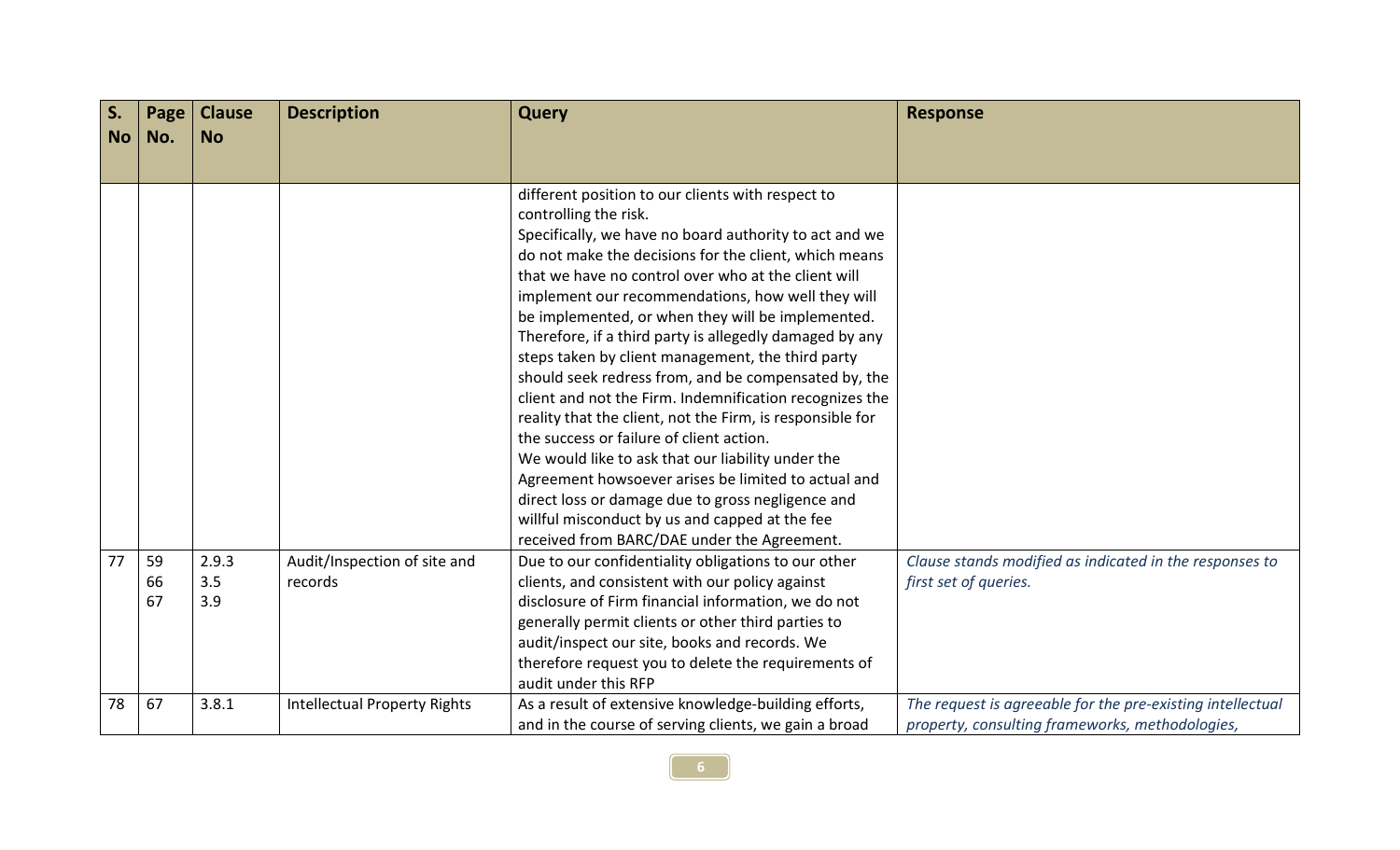| Page | <b>Clause</b> | <b>Description</b> | <b>Query</b>                                          | <b>Response</b>                                                                                                                                                                                                                                                                                                                                                                                                                                                                                                                                                                                                                                                                                                                                                                                                                                                                                                                                                                                                                                                                                                                                                                  |
|------|---------------|--------------------|-------------------------------------------------------|----------------------------------------------------------------------------------------------------------------------------------------------------------------------------------------------------------------------------------------------------------------------------------------------------------------------------------------------------------------------------------------------------------------------------------------------------------------------------------------------------------------------------------------------------------------------------------------------------------------------------------------------------------------------------------------------------------------------------------------------------------------------------------------------------------------------------------------------------------------------------------------------------------------------------------------------------------------------------------------------------------------------------------------------------------------------------------------------------------------------------------------------------------------------------------|
| No.  | <b>No</b>     |                    |                                                       |                                                                                                                                                                                                                                                                                                                                                                                                                                                                                                                                                                                                                                                                                                                                                                                                                                                                                                                                                                                                                                                                                                                                                                                  |
|      |               |                    |                                                       |                                                                                                                                                                                                                                                                                                                                                                                                                                                                                                                                                                                                                                                                                                                                                                                                                                                                                                                                                                                                                                                                                                                                                                                  |
|      |               |                    |                                                       | analytical tools and industry data only. Any tool, data,                                                                                                                                                                                                                                                                                                                                                                                                                                                                                                                                                                                                                                                                                                                                                                                                                                                                                                                                                                                                                                                                                                                         |
|      |               |                    |                                                       | information, intellectual property developed during the                                                                                                                                                                                                                                                                                                                                                                                                                                                                                                                                                                                                                                                                                                                                                                                                                                                                                                                                                                                                                                                                                                                          |
|      |               |                    |                                                       | present assignment will be exclusive property of the                                                                                                                                                                                                                                                                                                                                                                                                                                                                                                                                                                                                                                                                                                                                                                                                                                                                                                                                                                                                                                                                                                                             |
|      |               |                    |                                                       | BARC/DAE. No other change is made in the said Clause.                                                                                                                                                                                                                                                                                                                                                                                                                                                                                                                                                                                                                                                                                                                                                                                                                                                                                                                                                                                                                                                                                                                            |
|      |               |                    |                                                       |                                                                                                                                                                                                                                                                                                                                                                                                                                                                                                                                                                                                                                                                                                                                                                                                                                                                                                                                                                                                                                                                                                                                                                                  |
|      |               |                    |                                                       |                                                                                                                                                                                                                                                                                                                                                                                                                                                                                                                                                                                                                                                                                                                                                                                                                                                                                                                                                                                                                                                                                                                                                                                  |
|      |               |                    |                                                       |                                                                                                                                                                                                                                                                                                                                                                                                                                                                                                                                                                                                                                                                                                                                                                                                                                                                                                                                                                                                                                                                                                                                                                                  |
|      |               |                    |                                                       |                                                                                                                                                                                                                                                                                                                                                                                                                                                                                                                                                                                                                                                                                                                                                                                                                                                                                                                                                                                                                                                                                                                                                                                  |
|      |               |                    | them in each engagement. We are able to use these     |                                                                                                                                                                                                                                                                                                                                                                                                                                                                                                                                                                                                                                                                                                                                                                                                                                                                                                                                                                                                                                                                                                                                                                                  |
|      |               |                    | problem-solving tools to serve our clients because we |                                                                                                                                                                                                                                                                                                                                                                                                                                                                                                                                                                                                                                                                                                                                                                                                                                                                                                                                                                                                                                                                                                                                                                                  |
|      |               |                    | have retained ownership of them.                      |                                                                                                                                                                                                                                                                                                                                                                                                                                                                                                                                                                                                                                                                                                                                                                                                                                                                                                                                                                                                                                                                                                                                                                                  |
|      |               |                    | We are happy to license our intellectual property to  |                                                                                                                                                                                                                                                                                                                                                                                                                                                                                                                                                                                                                                                                                                                                                                                                                                                                                                                                                                                                                                                                                                                                                                                  |
|      |               |                    | clients as appropriate, including our pre-existing    |                                                                                                                                                                                                                                                                                                                                                                                                                                                                                                                                                                                                                                                                                                                                                                                                                                                                                                                                                                                                                                                                                                                                                                                  |
|      |               |                    | intellectual property where necessary, provided it is |                                                                                                                                                                                                                                                                                                                                                                                                                                                                                                                                                                                                                                                                                                                                                                                                                                                                                                                                                                                                                                                                                                                                                                                  |
|      |               |                    |                                                       |                                                                                                                                                                                                                                                                                                                                                                                                                                                                                                                                                                                                                                                                                                                                                                                                                                                                                                                                                                                                                                                                                                                                                                                  |
|      |               |                    |                                                       |                                                                                                                                                                                                                                                                                                                                                                                                                                                                                                                                                                                                                                                                                                                                                                                                                                                                                                                                                                                                                                                                                                                                                                                  |
|      |               |                    |                                                       |                                                                                                                                                                                                                                                                                                                                                                                                                                                                                                                                                                                                                                                                                                                                                                                                                                                                                                                                                                                                                                                                                                                                                                                  |
|      |               |                    |                                                       |                                                                                                                                                                                                                                                                                                                                                                                                                                                                                                                                                                                                                                                                                                                                                                                                                                                                                                                                                                                                                                                                                                                                                                                  |
|      |               |                    |                                                       |                                                                                                                                                                                                                                                                                                                                                                                                                                                                                                                                                                                                                                                                                                                                                                                                                                                                                                                                                                                                                                                                                                                                                                                  |
|      |               |                    |                                                       |                                                                                                                                                                                                                                                                                                                                                                                                                                                                                                                                                                                                                                                                                                                                                                                                                                                                                                                                                                                                                                                                                                                                                                                  |
|      |               |                    |                                                       |                                                                                                                                                                                                                                                                                                                                                                                                                                                                                                                                                                                                                                                                                                                                                                                                                                                                                                                                                                                                                                                                                                                                                                                  |
|      |               |                    |                                                       |                                                                                                                                                                                                                                                                                                                                                                                                                                                                                                                                                                                                                                                                                                                                                                                                                                                                                                                                                                                                                                                                                                                                                                                  |
|      |               |                    |                                                       |                                                                                                                                                                                                                                                                                                                                                                                                                                                                                                                                                                                                                                                                                                                                                                                                                                                                                                                                                                                                                                                                                                                                                                                  |
|      |               |                    |                                                       |                                                                                                                                                                                                                                                                                                                                                                                                                                                                                                                                                                                                                                                                                                                                                                                                                                                                                                                                                                                                                                                                                                                                                                                  |
|      |               |                    |                                                       |                                                                                                                                                                                                                                                                                                                                                                                                                                                                                                                                                                                                                                                                                                                                                                                                                                                                                                                                                                                                                                                                                                                                                                                  |
|      |               |                    |                                                       |                                                                                                                                                                                                                                                                                                                                                                                                                                                                                                                                                                                                                                                                                                                                                                                                                                                                                                                                                                                                                                                                                                                                                                                  |
|      |               |                    |                                                       | base of knowledge about various industries, and we<br>use, improve and develop conceptual frameworks,<br>approaches, generic industry perspectives, and other<br>ways of thinking about issues and opportunities<br>relevant to those industries. These problem-solving<br>tools do not contain the confidential information of<br>any particular company, and we bring them to each<br>new engagement and continue to build and expand on<br>used for the client's internal use. We do ask that such<br>intellectual property is not sub-licensed to a third<br>party without our consent. Subject to our ownership<br>of our tools and any improvements to them, we agree<br>that clients will own all of the materials we give to<br>them in the course of providing our services. In the<br>event external use of the content of such materials is<br>contemplated references to McKinsey should be<br>removed and clients should make no attribution to<br>McKinsey without our prior written consent.<br>We respect the intellectual property rights of third<br>parties and highly value our relationships with our<br>own data sources. We therefore ensure that we have |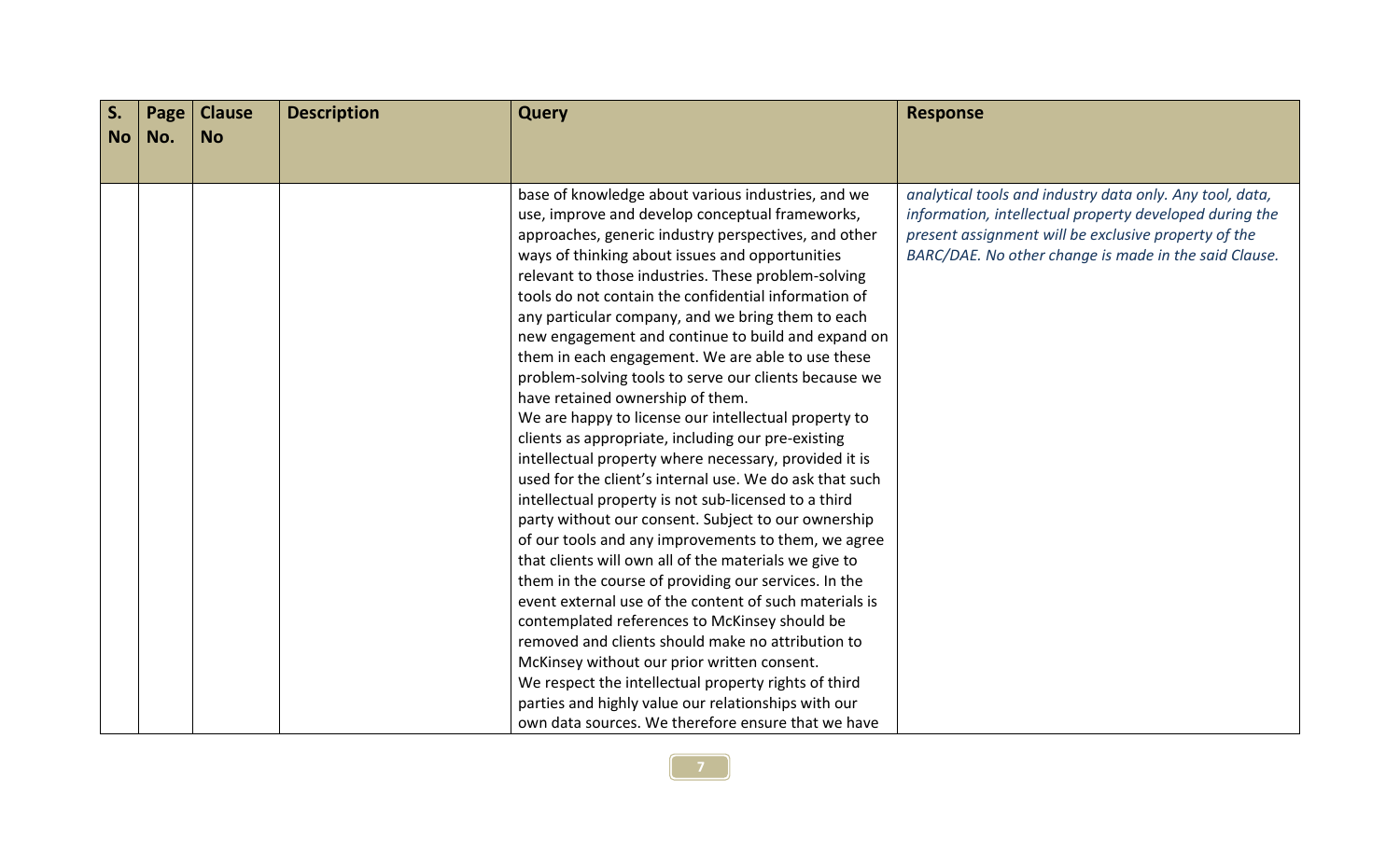| S.        | Page | <b>Clause</b> | <b>Description</b> | <b>Query</b>                                                                                              | <b>Response</b> |
|-----------|------|---------------|--------------------|-----------------------------------------------------------------------------------------------------------|-----------------|
| <b>No</b> | No.  | <b>No</b>     |                    |                                                                                                           |                 |
|           |      |               |                    |                                                                                                           |                 |
|           |      |               |                    | all appropriate licenses in place with external data<br>providers to enable us to use such information in |                 |
|           |      |               |                    | connection with our consulting services to clients.                                                       |                 |
|           |      |               |                    | Effective client service usually requires our access to                                                   |                 |
|           |      |               |                    | our clients' confidential information. We recognize                                                       |                 |
|           |      |               |                    | that clients entrust such information to us with the                                                      |                 |
|           |      |               |                    | expectation that we handle it carefully and                                                               |                 |
|           |      |               |                    | professionally. We are committed to meeting the                                                           |                 |
|           |      |               |                    | highest professional standards in protecting such                                                         |                 |
|           |      |               |                    | confidential information. Accordingly, we will never                                                      |                 |
|           |      |               |                    | disclose client confidential information, materials that                                                  |                 |
|           |      |               |                    | we develop from client confidential                                                                       |                 |
|           |      |               |                    | sources, or information that we believe conveys                                                           |                 |
|           |      |               |                    | significant competitive advantage, to anyone outside                                                      |                 |
|           |      |               |                    | our firm without the relevant client's prior consent,                                                     |                 |
|           |      |               |                    | except in the unusual circumstance when we are<br>legally compelled to do so. Furthermore, we only use    |                 |
|           |      |               |                    | such client confidential information in connection with                                                   |                 |
|           |      |               |                    | consulting services for that client. Among these                                                          |                 |
|           |      |               |                    | responsibilities is the vigorous protection of                                                            |                 |
|           |      |               |                    | confidential client information. In addition, all                                                         |                 |
|           |      |               |                    | McKinsey consultants are asked to acknowledge their                                                       |                 |
|           |      |               |                    | understanding of this responsibility by signing a                                                         |                 |
|           |      |               |                    | "Proprietary and Confidential Information                                                                 |                 |
|           |      |               |                    | Agreement".                                                                                               |                 |
|           |      |               |                    | We aspire to a relationship based on trust and                                                            |                 |
|           |      |               |                    | confidence and we welcome the opportunity to                                                              |                 |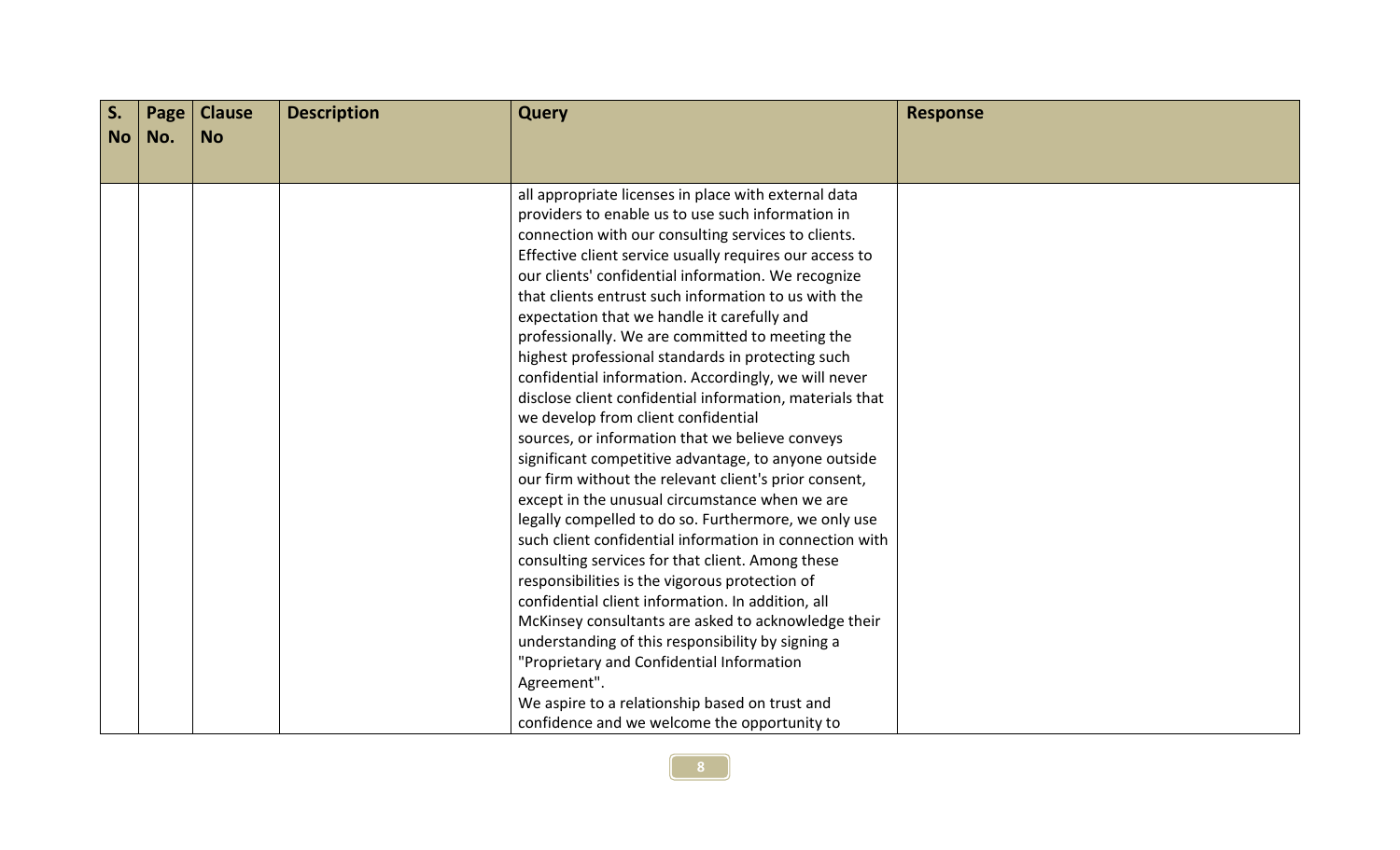| $S_{\cdot}$ | Page | <b>Clause</b> | <b>Description</b> | <b>Query</b>                                                                                       | <b>Response</b> |
|-------------|------|---------------|--------------------|----------------------------------------------------------------------------------------------------|-----------------|
| <b>No</b>   | No.  | <b>No</b>     |                    |                                                                                                    |                 |
|             |      |               |                    |                                                                                                    |                 |
|             |      |               |                    | discuss any areas of particular sensitivity you may                                                |                 |
|             |      |               |                    | have regarding our approach to intellectual property                                               |                 |
|             |      |               |                    | and the handling of confidential client information.                                               |                 |
|             |      |               |                    | We would like to define more precisely in our                                                      |                 |
|             |      |               |                    | agreements the intellectual property rights and                                                    |                 |
|             |      |               |                    | accordingly, we request to add the following new                                                   |                 |
|             |      |               |                    | clause as Cl. 3.8.4                                                                                |                 |
|             |      |               |                    | "Notwithstanding anything contained herein, upon                                                   |                 |
|             |      |               |                    | payment in full of Consultant's fees, BARC/DAE will                                                |                 |
|             |      |               |                    | own all reports and other deliverables prepared for                                                |                 |
|             |      |               |                    | and furnished to BARC/DAE by Consultant's in                                                       |                 |
|             |      |               |                    | connection with the Services (the "Deliverables"),                                                 |                 |
|             |      |               |                    | notwithstanding the foregoing, Consultant's retains<br>ownership of all concepts, know-how, tools, |                 |
|             |      |               |                    | questionnaires and assessments, modules, courses,                                                  |                 |
|             |      |               |                    | frameworks, software, algorithms, databases, content,                                              |                 |
|             |      |               |                    | models, and industry perspectives developed or                                                     |                 |
|             |      |               |                    | enhanced outside of or in connection with the                                                      |                 |
|             |      |               |                    | Services (the "Consultant's Tools"), it being                                                      |                 |
|             |      |               |                    | understood that none of the Consultant's Tools will                                                |                 |
|             |      |               |                    | contain Consultant's Confidential Information. To the                                              |                 |
|             |      |               |                    | extent the deliverables include any Consultant's Tools                                             |                 |
|             |      |               |                    | Consultant's hereby grants BARC/DAE a non-                                                         |                 |
|             |      |               |                    | exclusive, non-transferable, non-sublicenseable,                                                   |                 |
|             |      |               |                    | worldwide, royalty-free license to use and copy                                                    |                 |
|             |      |               |                    | Consultant's Tools solely as part of the deliverables                                              |                 |
|             |      |               |                    | and subject to the above limitations herein on                                                     |                 |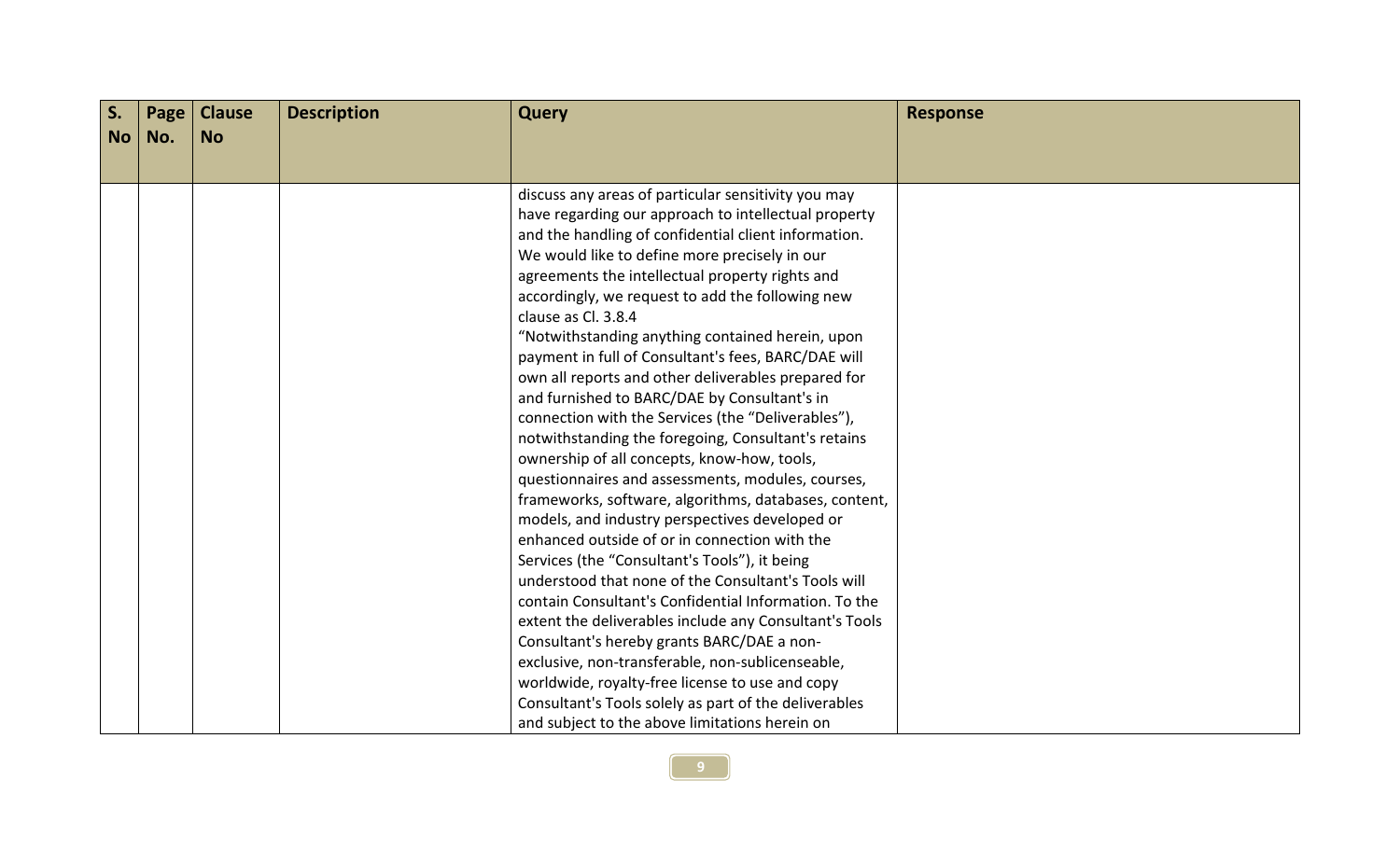| S.        | Page           | <b>Clause</b> | <b>Description</b>                            | <b>Query</b>                                           | <b>Response</b>                                      |
|-----------|----------------|---------------|-----------------------------------------------|--------------------------------------------------------|------------------------------------------------------|
| <b>No</b> | No.            | <b>No</b>     |                                               |                                                        |                                                      |
|           |                |               |                                               |                                                        |                                                      |
|           |                |               |                                               | disclosure of Consultant's materials and publicity.    |                                                      |
|           |                |               |                                               | BARC/DAE agrees that, without Consultant's prior       |                                                      |
|           |                |               |                                               | written permission, it will not, or permit any third   |                                                      |
|           |                |               |                                               | party to (a) access, copy or reverse engineer any      |                                                      |
|           |                |               |                                               | Consultant's Tool or Deliverable, or (b) remove or     |                                                      |
|           |                |               |                                               | circumvent security or technological safeguards,       |                                                      |
|           |                |               |                                               | including notices, digital protection mechanisms,      |                                                      |
|           |                |               |                                               | metadata, watermarks, or disclaimers provided with     |                                                      |
|           |                |               |                                               | any Consultant's Tool or Deliverables."                |                                                      |
| 79        | $\overline{5}$ | 1.21          | "searching for suitable                       | We request the authority to clarify the scope here and | It means to market the project to get the interested |
|           | 44             |               | investor"                                     | expectations from the bidders. Does the scope intends  | investor (domestic and global) onboard.              |
|           | 47             | 5(v)          |                                               | soliciting global investment here?                     |                                                      |
| 80        | 91 to          | Appendix      | I/We further certify that no                  | We are a global firm and will not be able to provide   | No changes required. Clause remains the same.        |
|           | 94             | I Form 1      | investigation by a regulatory                 | certification on behalf of all our employees globally. |                                                      |
|           |                | Letter of     | authority is pending either                   | We request the authority to amend this clause to       |                                                      |
|           |                | proposal-     | against us or against our                     | include only CEO, Directors and Managing Partner       |                                                      |
|           |                | point 11      | Associates or against our CEO                 |                                                        |                                                      |
|           |                |               | or any of our<br>Directors/Managers/employees |                                                        |                                                      |
| 81        | $91$ to        | Appendix      | The Bid Security of Rs.                       | Since Bank guarantee is also allowed as bid security,  | No changes required. Clause remains the same.        |
|           | 94             | I Form 1      | (Rupees                                       | we request the authority to please modify this clause  |                                                      |
|           |                | Letter of     |                                               | to:                                                    |                                                      |
|           |                | proposal-     | the form of a Demand Draft is                 | " The Bid Security of Rs.  (Rupees                     |                                                      |
|           |                | point 13      | attached, in accordance with                  |                                                        |                                                      |
|           |                |               | the RFP document                              | Draft/ Bank Guarantee is attached, in accordance with  |                                                      |
|           |                |               |                                               | the RFP document                                       |                                                      |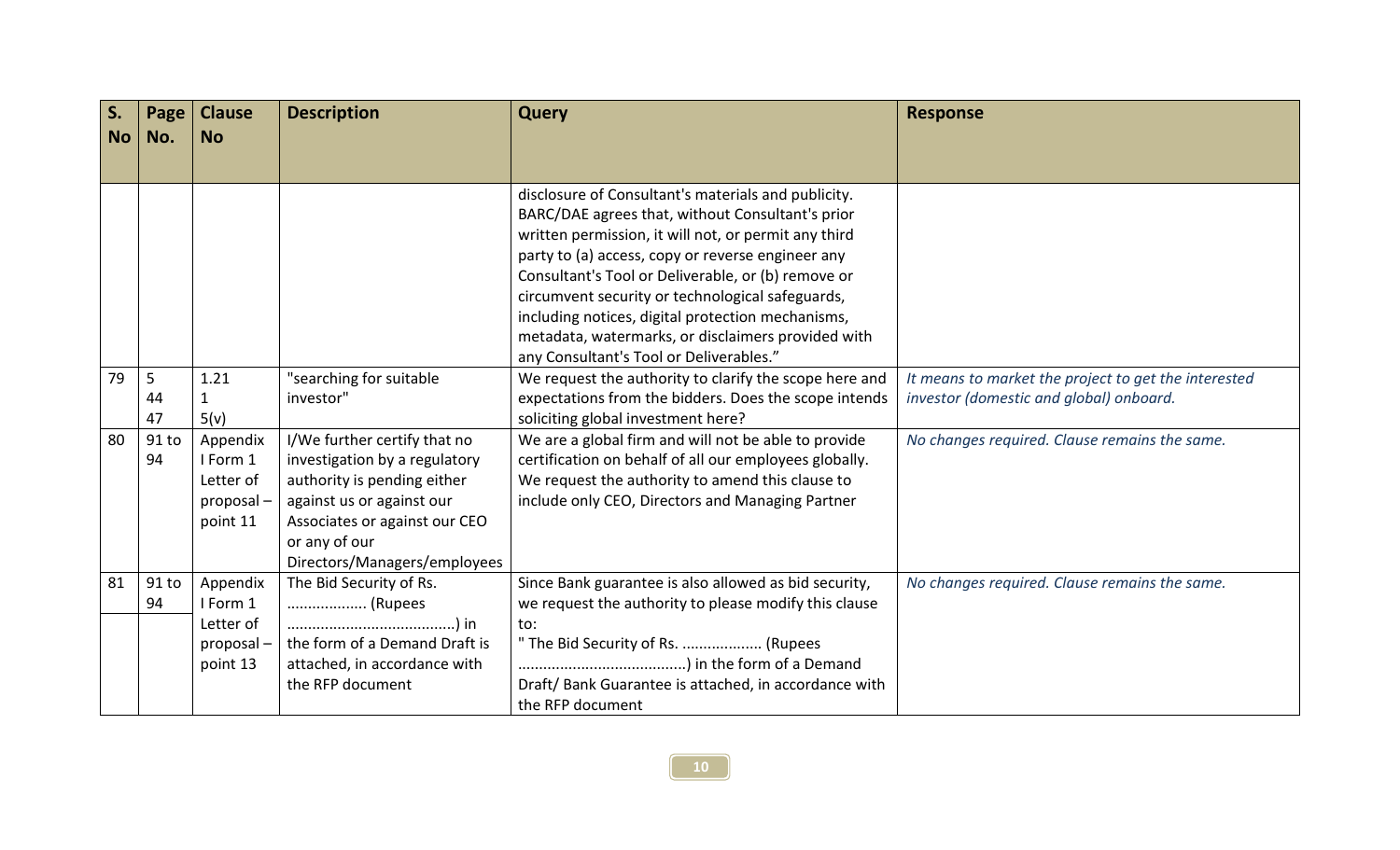| S.<br><b>No</b> | Page<br>No. | <b>Clause</b><br><b>No</b>                                     | <b>Description</b>                                        | <b>Query</b>                                                                                                                                                                                                                                                                                                                                                                                                                                                                                                | <b>Response</b>                                                                                                                                                                                                                                                                                                                                                                                                          |
|-----------------|-------------|----------------------------------------------------------------|-----------------------------------------------------------|-------------------------------------------------------------------------------------------------------------------------------------------------------------------------------------------------------------------------------------------------------------------------------------------------------------------------------------------------------------------------------------------------------------------------------------------------------------------------------------------------------------|--------------------------------------------------------------------------------------------------------------------------------------------------------------------------------------------------------------------------------------------------------------------------------------------------------------------------------------------------------------------------------------------------------------------------|
| 82              | 95          | Appendix<br>I Form 2<br>Particulars<br>of the<br><b>Bidder</b> | (1.1) Title of consultancy<br>(1.2) Title of project      | We request the authority to please confirm what is<br>required to be filled as title of consultancy and Project                                                                                                                                                                                                                                                                                                                                                                                             | Title of the Consultancy: "Strategic Consultant for<br>Financial Consultancy and Transaction Advisory"<br>Title of the Project: "Public Private Partership in the<br>Country's first Research Reactor for production of<br>Radioisotopes primarily for Nuclear Medicine<br>Application"                                                                                                                                  |
| 83              | 25          | 2.16                                                           | Submission of proposal                                    | It is mentioned "The Bidders shall submit the Proposal<br>in hard bound form with all pages numbered<br>serially". We request the authority to allow email<br>submission of the proposal considering current Covid<br>situation in the country. Financial proposal can be<br>password protected. Password for the same can be<br>shared by the technically qualified bidder at the time<br>of price bid opening. The mentioned submission<br>methodology is being followed in recent government<br>tenders. | In view of Covid19 spread and related working<br>uncertainties, the bid document may also be submitted<br>online. In case of online submission, the Financial Bid<br>shall only be submitted in electronic Password Protected<br>mode. The password from the eligible bidders shall be<br>obtained during the opening of the financial bid. The bids<br>in electronic format shall be submitted at<br>pujari@barc.gov.in |
| 84              | 32          | 2.26.2                                                         | Substitution of key personnel                             | We request the authority to remove the penalty<br>requirement in the event of substitution due to reason<br>beyond the control of the consulting firm.<br>Substitution, if any, will be with a personnel with<br>similar or better qualifications. This is the acceptable<br>practice in government and public sector RFPs                                                                                                                                                                                  | No changes required. Clause remains the same.                                                                                                                                                                                                                                                                                                                                                                            |
| 85              | 67          | 3.8.3                                                          | Liability of unauthorized use of<br>consultancy documents | Who are considered as authorized persons                                                                                                                                                                                                                                                                                                                                                                                                                                                                    | Personnel of Consultant and sub-consultants hired for<br>the purpose of this contract are authorized persons<br>under this clause.                                                                                                                                                                                                                                                                                       |